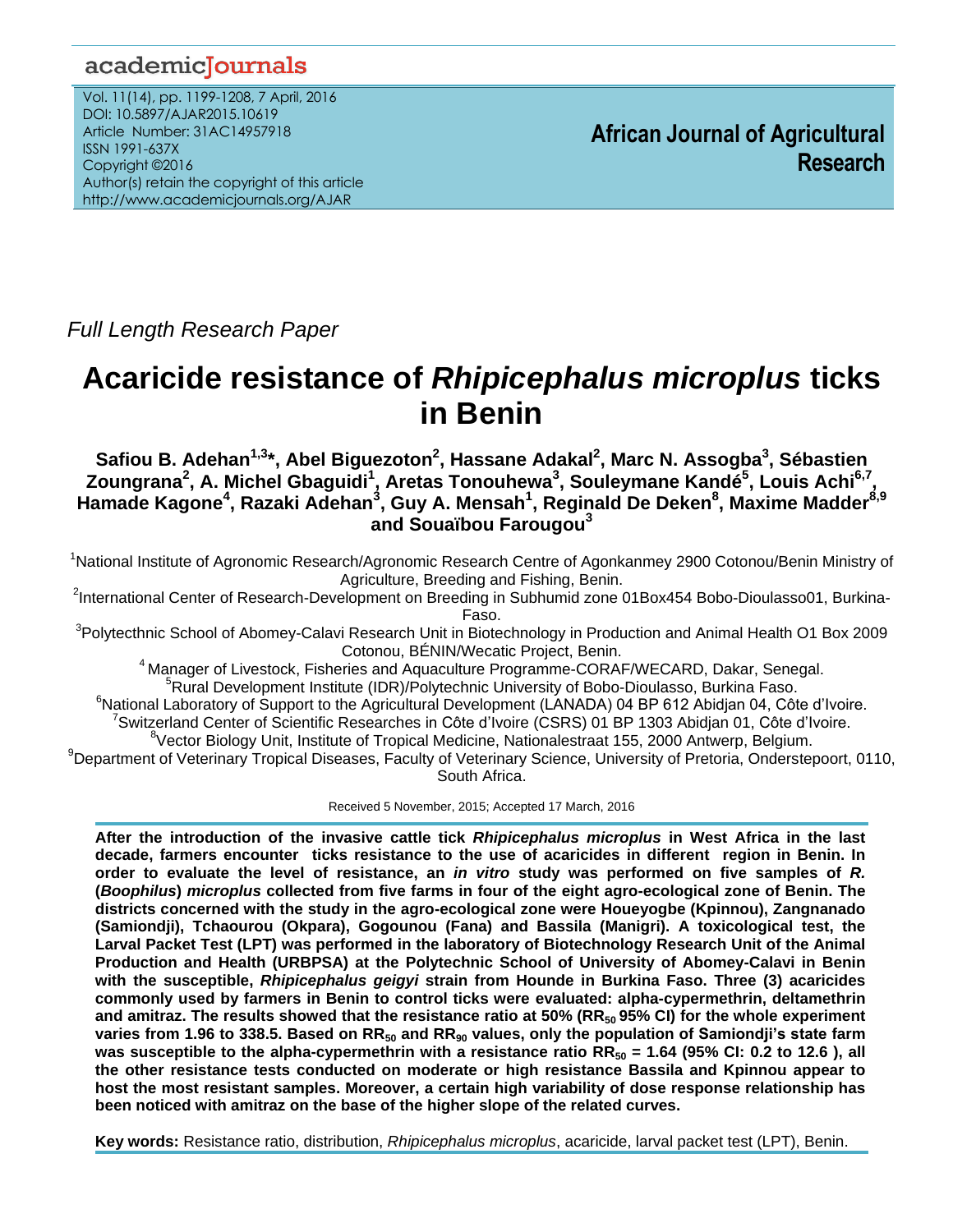# **INTRODUCTION**

In Benin, recently conducted studies have revealed the presence of 10 ticks species in the northern part of the country and 11 species in central and southern part of the country (Farougou et al., 2007), including the recently introduced Asian cattle tick *Rhipicephalus microplus* (Madder et al., 2012). This tick species has a great ability for ecological adaptation and is suspected to be resistant to various conventional acaricides (Madder et al., 2012). However, the struggle against ticks and ticks borne pathogens transmitted not only depend on the effectiveness of acaricides used, but also and especially on the practice of the farmers.

A number of reports have described cases of resistance in *R. microplus* (also called blue ticks or cotton belt tick)*,* because of a certain number of non-completely elucidated factors among which an inadequate posology of acaricide (Li et al., 2004; Ducornez et al., 2005). Organophosphoruses (OP) such as chlorpyriphos were the first acaricide molecules used in Argentina for which the resistance has been reported in the 1970s (Aguirre et al., 2000). Moreover, the first case of resistance to synthesis pyrethroids (SP) was reported in Argentina in 1996 (Caracostantogolo et al., 1996). Nearly 15 years later, the first resistance case to amitraz was identified (Cutullé et al., 2012).

The first cases of resistance of amitraz have been reported after ten and seven years of use respectively in Australia (Nolan, 1981) and Mexico (Soberanes et al., 2002; Andrew et al., 2004). In Mexico, *R. microplus* resistant ticks to organophosphate were documented in 1981. In 1993, the first cases of pyrethroid resistance were detected and in 2000 resistance to amitraz (Sanchez-Cespedes et al., 2002 Temeyer et al., 2004). Control of tick infestation for with acaricides began in the 1970s with diethylethion OP (ND Rhodiacide). From 1992 to the end of 1997, deltamethrin (ND Butox) was used but the tick population was declared resistant and was replaced by amitraz (ND Taktic).

Several studies have reported the resistance of *R. microplus* to acaricide in South Africa (Taylor and Oberem, 1995), Brazil (Martins et al., 1995; Furlong, 1999) and Colombia (Benavides et al., 2000). In the West African sub-region, all toxicology studies have been made on other tick species then *Rhipicephalus geigyi* and revealed no ticks resistance (Adakal et al., 2013b; Jongejan and Uilenberg, 2004; Kaljouw, 2008). Until now, no study has been conducted in Benin in order to determine the effectiveness of different acaricides used to control ticks, although *R. microplus* ticks are known to have developed resistance to many acaricides (Chevillon et al., 2007; Kumar et al., 2012; Lovis et al., 2013).

In view of this, there is a strong need to evaluate the level of resistance of *R. microplus* to "… commonly used acaricides by farmers in Benin where inefficiency of acaricides is reported (Madder et al., 2012). Infestations with this exotic tick constitute a serious threat to livestock production and health in West africa. The invasive nature of this tick and especially its ability displace of other native ticks species of the same genus *Rhipicephalus annulatus, R. geigyi* or *Rhipicephalus decoloratus* has been documented recently (Madder et al., 2012). This study will rehabilitate programs against these parasites based on the data obtained. Indeed, it is recognized in the world that *Bos indicus* cattle type is more resistant to ectoparasites than *Bos taurus* cattle (Mattioli et al., 1993; Bianchin et al., 2007).

The present study aims to evaluate the resistance of the cattle tick *R. microplus* along a north-south Region of Benin.

#### **MATERIALS AND METHODS**

#### **Study area and collection of ticks**

*R. microplus* males and engorged females were collected from cattle at the state farms of Kpinnou (Houeyogbe), Opkara (Tchaourou), Samiondji (Zangnanado) and at two private farms in Fanan (Gogounou) and Manigri (Bassila) between October and December, 2013, a period of high tick abundance (Farougou et al., 2007). Ten cattle between 2 and 3 years of age and visibly infested with ticks, were selected on each of the farms. The animals received no acaricide treatment, at least three months prior to the day of collection. Ticks were collected on different species of cattle of Girolando (Kpinnou), Lagunaire (Samiondji), Borgou (Okpara, Bassila and Gogounou). The collection from each animal was kept in a separate labeled tube with perforated lid. The animal number, date of collection, name of farm, the village, the town and the county was recorded on the label. All samples were geo-referenced using a Garmin Xtrex.

#### **Tick identification and rearing of larvae**

The identification of ticks and resistance tests were performed in the Laboratory of Biotechnology Research Unit of the Animal Production and Health (the URBPSA) at the Polytechnic School of Abomey Calavi (PSAC) of University of Abomey in Benin. For the purposes of the acaricide resistance test, 50 engorged females ticks collect on at least ten animals (maximum eight of one animal) identified as *R. microplus* for each of the five farms were placed in empty vials perforated medium fine mesh and placed in an incubator at a temperature between 27 and 29°C with a relative humidity between 85 and 95% (Lovis et al., 2013).

After oviposition, the eggs were collected during 3 to 4 days postlaying, weighed and placed in tubes covered with fine mesh fabric at a rate of 0.5 g per tube. The larvae used in these resistance tests

\*Corresponding author. E-mail: adehankarim@yahoo.fr. Tel: + 22996785061.

Author(s) agree that this article remain permanently open access under the terms of the Creative Commons Attribution [License 4.0 International License](http://creativecommons.org/licenses/by/4.0/deed.en_US)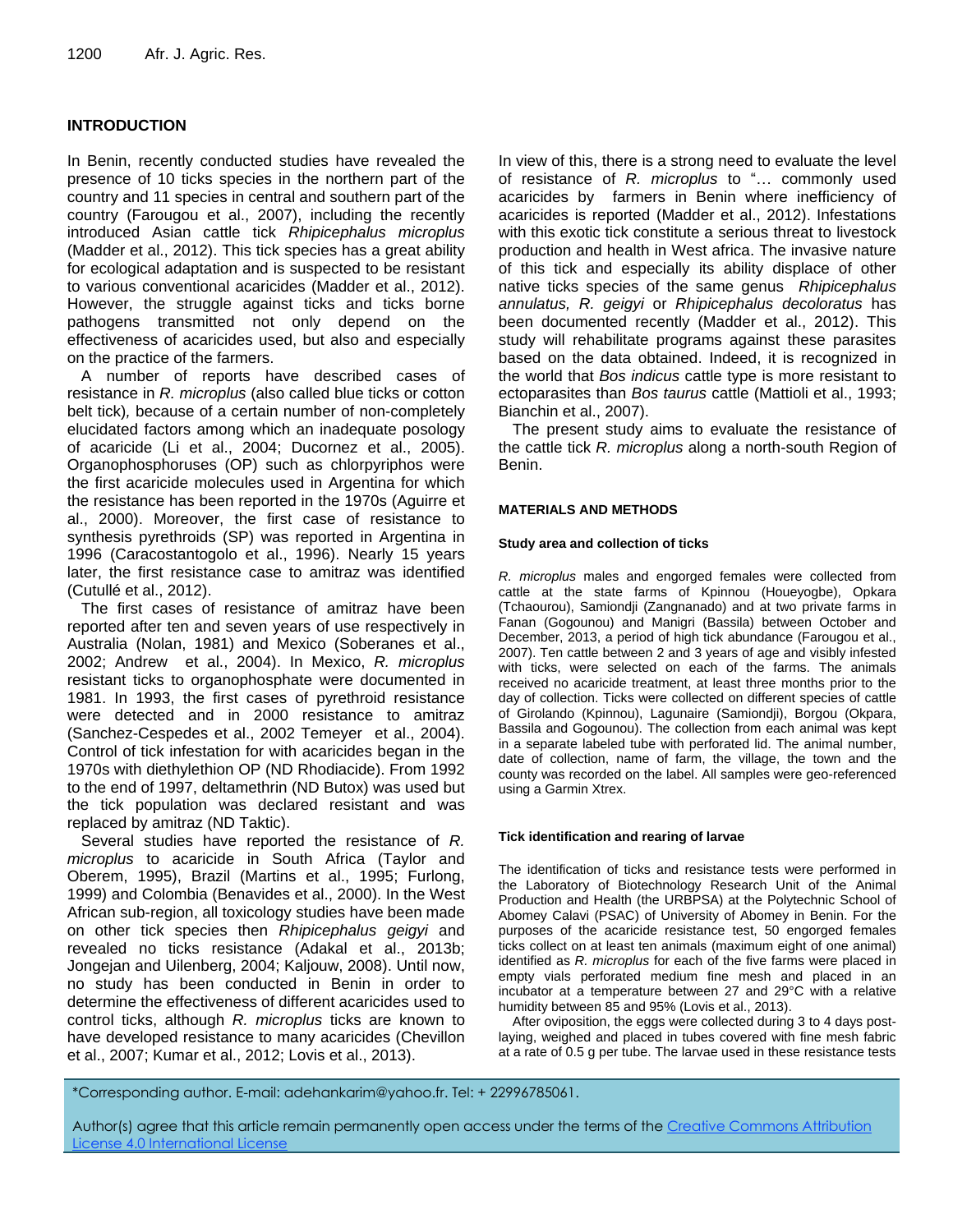were aged from 14 to 21 days (Lovis et al., 2013).

#### **Larval packet test pocket preparation**

The Larval Packet Test (LPT) standard (FAO, 1984) was used to evaluate the acaricide resistance of ticks to acaricides. The filter paper Whatman used to manufacture packets for larvae was performed at CIRDES. Three acaricides at variable purity (Table 1), supplied by the Commonwealth Scientific and Industrial Research Organisation (CSIRO) were tested. This is deltamethrin, alphacypermethrin and amitraz, all in powder form. A serial dilution of each acaricide was prepared using a solvent, composed of 1 volume of olive oil mixed with 2 volumes of trichlorethylene (Miller et al., 2002). Seven different concentrations were prepared for each acaricide test (Table 1) with two filter papers (8.5  $\times$  7.5 cm) by concentration. The assays were performed in two replicates. A volume of 0.67 ml of each dilution was applied using a micropipette on each of two Whatman paper filters (Cat. No. 3001 917). The papers were then dried under a hood, with gas aspiration to outside for 2 h to allow the evaporation of trichlorethylene. The dried papers were then wrapped in aluminum foil by concentration and kept refrigerated at 4°C. For each test, two whatman filter papers impregnated with acaricide were used by concentration. The amount of M pure acaracide to be used for the preparation of the stock solution is obtained by the formula: M=  $X$  / (% of purity)  $\times$ (20/3), where  $X = \%$  of the highest concentration, final volume = 20 and  $3 = a$  constant.

#### **Reference tick strain**

In the absence of a susceptible references strain of *R. microplus*, the level of resistance of the collected ticks was compared with a susceptible strain of *R. geigyi.* This strain was collected on Baoule cattle breed, in Hounde, a town in the province of Tuyin Hauts-Basins in south western of Burkina Faso. It was maintained at CIRDES for twelve generations (four years), fed on the same cattle breed and did not show any signs of resistance (Adakal et al., 2013a).

#### **Execution of the larval packet test**

The aluminum foils containing the impregnated papers were opened using forceps, each paper was folded in two. Each folded acaricide paper was retained by two plastic clasps to form an open pocket on one side. The pocket receives using a brush number N°4, approximately 100 tick larvae through the open side of the folded paper. This side was then closed with a third clasp. After doing this for all concentrations, all envelopes were put into a tray and placed in a heat chamber for 24 hours at a temperature of 28 $\pm$ 1°C with a humidity of 90  $\pm$  5% (Lovis et al., 2011). Each envelope was marked with pencil by the corresponding concentration, the name of the acaricide used and date of preparation. After 24 h of incubation, the individual packages are removed from the heat chamber to control larval mortality in each envelope.

The concentrations used in our tests ranged from 0.0156 to 4%, depending on each lethal concentration known of acaricide (Adakal et al., 2013a; Lovis et al., 2013).

#### **Statistical analysis**

Non-linear regression analyses of dose-mortality data were performed in R (version 2.15.3) (Ritz and Streibig, 2005) using the drc (Dose-Response Curves) package (version 2.3-96), specific for

modelling dose-response curves (Ritz and Streibig, 2005), As age of larvae considered was different from one acaricide to another, they were considered as covariance in the modelling as well. Three functions: four-Log-logistic model, four and three Weibull models were tested in order to choose the one giving the lowest residual deviance. To model the data using the Dose Regression Mortality (DRM) command, bottom and top values locked at 0 and 100, respectively.  $LC_{50}$  and  $LC_{99}$  values and their 95% confidence intervals (95% CI) were estimated using the effective dose (ED) command and the delta option for the interval parameter. The difference between  $LC_{50}$  estimated was designated as significant if their 95% CI did not overlap. The resistance ratios (RR) of *R. microplus* at Gogounou, Kpinnou, Samiondji, Okpara and Bassila were computed relatively to the susceptible reference strain tick *R. geigyi* Hounde 2005. The plots of the model were performed to well evaluate trends that each model presented.

Resistance ratios and their CI at 95% were calculated, so were the slopes and intercepts of the regression line (Robertson and Preisler, 1992). Differences are significant when the number 1 is excluded from the CI of resistance ratio (Ducornez et al., 2005). According to Jonsson and Hope (2007), a tick population is said to be sensitive to an acaricide when RR < 4; moderately resistant if 4 <RR <10 and super-strong when RR> 10.

#### **RESULTS**

#### **General trend**

Four-parameters Log-logistic is the best model for the present analysis (residual deviance=0.60). Lethal concentrations 50 and 90 ( $\mathsf{LC}_{50}$  and  $\mathsf{LC}_{90}$ ) and their 95% CI are reported in Tables 1, 2 and 3 for the three acaricides tested: deltamethrin, alpha-cypermethrin and amitraz respectively. The resistance ratio 50 and 90  $(RR_{50}$  and  $RR_{90}$ ) and their related 95% CI are also reported in the same tables for the three acaricides tested. These values made it possible to carry out a geographic distribution card of the *R. microplus* resistance to usual acaricides in Benin (Figure 1). It appears that  $RR_{50}$  CI are narrower than that of  $RR_{90}$  for alpha-cypermethrin and deltamethrin; at the opposite, amitraz does not follow the same trend. The deltamethrin dose responsive curve of Gogounou and Samiondji samples show a greater slope than that of the reference, the same situation occurs with alpha-cypermethrin dose responsive curve for Gogounou and Okpara sample and also with amitraz dose responsive curve for Gogounou, Bassila and Okpara samples.

For each of the acaricides used, no mortality was recorded at the lowest concentrations in the susceptible reference sample. With the susceptible reference sample, 100% mortality was recorded at the highest concentration for each of the three acaricides used. The number 1 is excluded from the CI of  $RR_{50}$  and  $RR_{90}$  for all field samples, which lead to a significant difference between any of the field sample and the Hounde strain (2005) at 95% CI.

#### **Resistance to deltamethrin**

Hounde's responsive curve occupy a backward position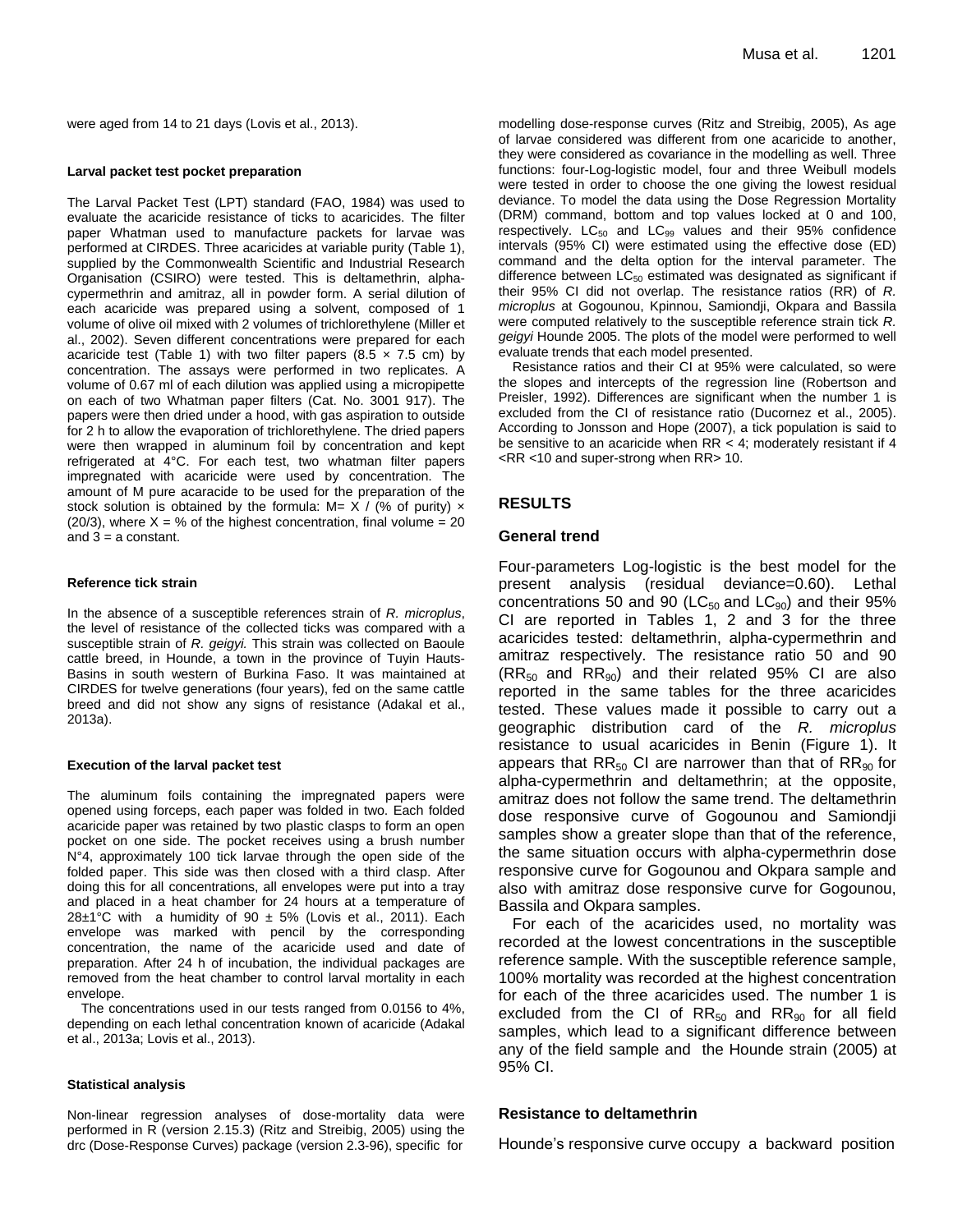**Table 1.** Different sets of dilution applied to "pure" tested acaricides.

| Acaricide (purity percentage) | <b>Chemical family</b>       | <b>Strains (Latitude, Longitude)</b>                             | Dilution series (%)                                                      |
|-------------------------------|------------------------------|------------------------------------------------------------------|--------------------------------------------------------------------------|
| Alpha-cypermethrin (95%)      | <b>Synthesis Pyrethroids</b> | Kpinnou (N6.56828, E1.78623)                                     |                                                                          |
| Deltamethrin (99.5%)          | <b>Synthesis Pyrethroids</b> | Samiondji (N7.41667, E2.36667)<br>Gogounou (N10.73843, E2.92359) | $0 - 0.0078 - 0.0156 - 0.0312 - 0.0625 - 0.125 - 0.25 - 0.5 - 1 - 2 - 4$ |
| Amitraz (98%)                 | Amidines                     | Okpara (N9.30501, E2.73148)<br>Bassila (N8.94135, E1.77063)      |                                                                          |
| Alpha-cypermethrin (95%)      | <b>Synthesis Pyrethroids</b> |                                                                  | $0.0312 - 0.0625 - 0.125 - 0.25 - 0.5 - 1$                               |
| Deltamethrin (99.5%)          | <b>Synthesis Pyrethroids</b> | Hounde (N11.48333, W3.51667)                                     | $0.0281 - 0.0562 - 0.112 - 0.225 - 0.45 - 0.9$                           |
| Amitraz (98%)                 | Amidines                     |                                                                  | $0.0256 - 0.0512 - 0.102 - 0.205 - 0.41 - 0.82$                          |

Hounde: sensitive reference strain; Kpinnou, Samiondji, Gogounou, Okpara and Bassila: field strain; AI: active ingredient

**Table 2.** Lethal Concentration (LC<sub>50</sub> and LC<sub>90</sub>) and Deltamethrin Resistances ratios (RR<sub>50</sub> and RR<sub>90</sub>).

| <b>Sites</b> | <b>Deltamethrin</b>   |                     |                        |                        |                   |
|--------------|-----------------------|---------------------|------------------------|------------------------|-------------------|
|              | $LC_{50}$ (CI)        | $LC_{90}$ (CI)      | $RR_{50}$              | $RR_{90}$              | <b>Slopes</b>     |
| Hounde       | $0.02(0.016 - 0.023)$ | $0.04(0.029-0.054)$ |                        |                        | $2.419 \pm 0.072$ |
| Gogounou     | $0.87(0.80-0.94)$     | $1.78(1.44 - 2.12)$ | 54.42 (51.76-56.89)    | 44.94 (38.79-50.39)    | $3.065 \pm 0.366$ |
| Okpara       | $0.85(0.78-0.93)$     | 1.70 (1.38-2.03)    | 53.59 (50.74-56.24)    | 43.01 (37.00-48.33)    | $1.794 \pm 0.057$ |
| Bassila      | 2.27 (1.86-2.68)      | 13.05 (6.94-19.17)  | 142.09 (120.32-162.42) | 329.64 (186.61-406.20) | $1.256 \pm 0.135$ |
| Samiondji    | $0.60(0.55-0.66)$     | $1.27(0.97-1.56)$   | 37.70 (35.67-39.88)    | 31.95 (26.19-37.05)    | $3.191 \pm 0.407$ |
| Kpinnou      | 2.29 (1.86-2.72)      | 13.41 (6.93-19.88)  | 143.34 (120.64-164.53) | 338.50 (186.39-473.09) | 1.243±0.136       |

LC (%): Lethal concentration at 95%; CI: Confidence intervals at 95%; RR: Resistance ratios

in comparison with all the field sample curves (Figure 2A). Gogounou and Okpara curves in one hand and Bassila and Kpinnou curves in second hand appear conflicting (Figure 2A). This pattern tends to be confirmed by their LCs (0.87/0.85 and 1.78/1.70) and RRs (54.42/53.59 and 44.94/43.01) which are very closed (Table 2).

The  $LC_{50}$  and  $LC_{90}$  of deltamethrin for Hounde

strain are respectively 0.02% (0.016 to 0.024) and 0.04% (0.029 to 0.054) at 95% CI. They are weaker compared to those of the field samples. The higher  $LC_{50}$  and  $LC_{90}$  among field samples are those of Kpinnou sample followed by Bassila, Gogounou and Okpara samples. Those of Samiondji (0.65 and 1.27%) are the smallest of all field samples.

All of the field samples have their resistance ratios above 10; except that of Okpara which is greater than 4. This leads to admit that Okpara sample shows moderate resistance to deltamethrin whereas the other field samples are highly resistant to all concentrations of deltamethrin (Table 2). Moreover, there is no emerging resistance to deltamethrin but only established resistance.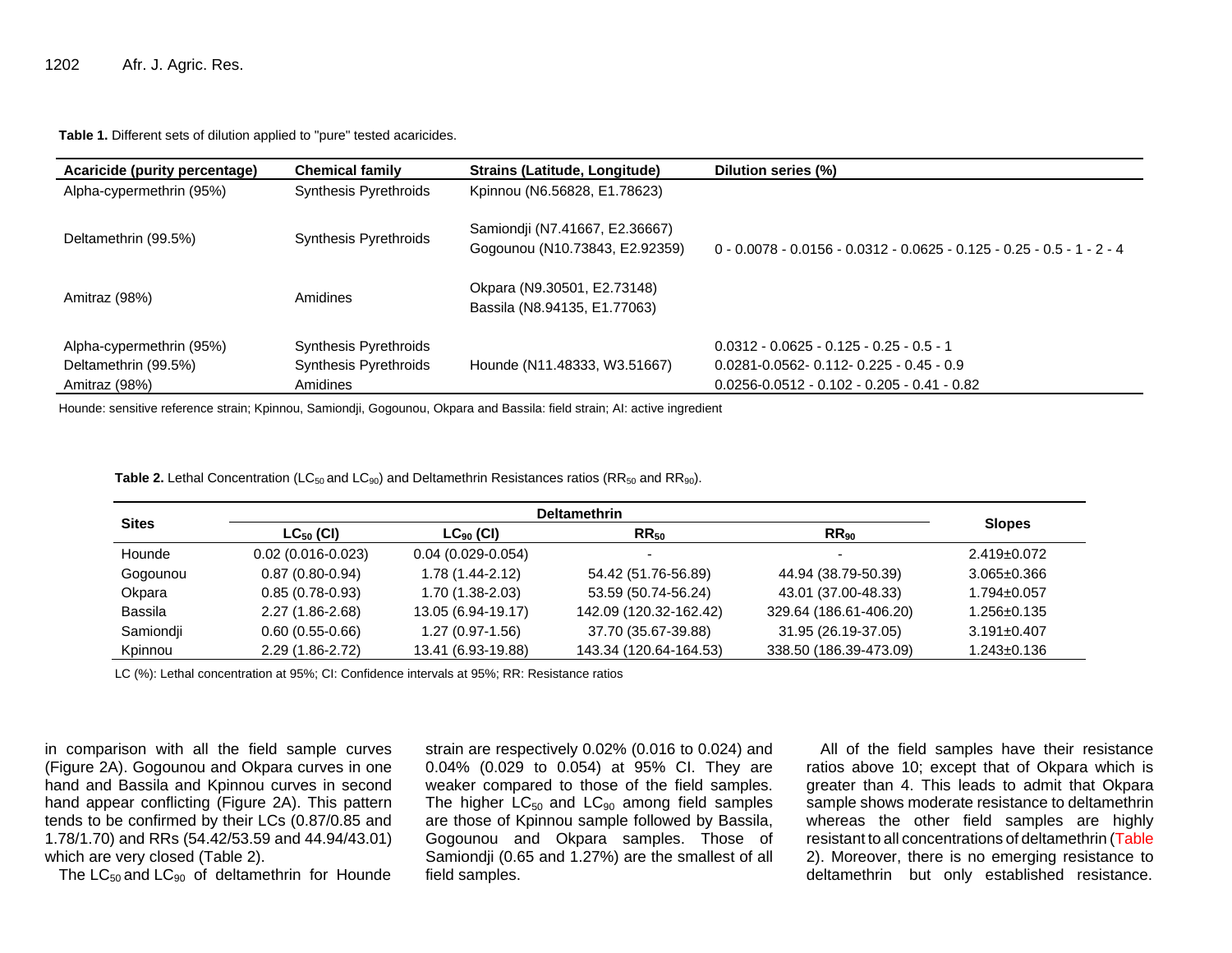| <b>Sites</b> | Alpha-cyperméthrine |                     |                     |                          |                   |
|--------------|---------------------|---------------------|---------------------|--------------------------|-------------------|
|              | $LC_{50}$ (CI)      | $LC_{90}$ (CI)      | $RR_{50}$           | $RR_{90}$                | <b>Slopes</b>     |
| Hounde       | $0.03(0.03-0.04)$   | $0.09(0.07 - 0.12)$ | -                   | $\overline{\phantom{0}}$ | $2.191 \pm 0.266$ |
| Gogounou     | $1.04(1.02-1.07)$   | 2.10 (1.98-2.22)    | 30.42 (27.20-34.75) | 22.50 (19.11-28.08)      | $3.133 \pm 0.111$ |
| Okpara       | $1.04(1.01-1.06)$   | 02.08 (1.97-2.20)   | 30.33 (27.11-34.65) | 22.31 (18.94-27.84)      | $3.159 \pm 0.112$ |
| Bassila      | $2.29(1.86 - 2.73)$ | 13.36 (6.89-19.82)  | 66.96 (63.64-69.43) | 143.0 (97.61-170.59)     | $1.247 \pm 0.137$ |
| Samiondii    | $0.07(0.05 - 0.09)$ | $0.21(0.08-0.34)$   | 01.96 (01.68-02.17) | 02.28 (01.18-02.96)      | $1.902 \pm 0.445$ |
| Kpinnou      | $1.24(1.18-1.30)$   | $3.38(3.01 - 3.77)$ | 36.20 (33.23-40.19) | 36.24 (32.40-42.55)      | $2.189 \pm 0.110$ |

**Table 3.** Lethal Concentration (LC50 and LC90) and Alpha-cypermethrin Resistances ratios (RR50 and RR90)

LC (%): Lethal concentration at 95%; CI: Confidence intervals at 95%; RR: Resistance ratios.



**Figure 1.** (a) The geographical location of Benin in West Africa and (b) the distribution map of the resistance of *R. microplus* resistance in Benin.

Kpinnou strain is characterized by exceptional very high values of  $RR_{50}$  and  $RR_{90}$ , respectively 143.34 and 338.50.

## **Resistance to alpha-cypermethrin**

Hounde and Samiondji curves occupy the backward positions (Figure 2B) with Samiondji slightly behind Hounde; forwardest position is that of Bassila curve. Gogounou and Okpara curves appear conflicting, slightly behind and very close to that of Kpinnou (Figure 2B).

Lowest  $LC_{50}$  and  $LC_{90}$  are those of Hounde (0.0.3 and 0.09) and Samiondji (0.07 and 0.21) whereas the highest are those of Bassila (2.29 and 13.26). All the RRs values related to the field samples are above 10 except that of Samiondji strain which is less than 4. Consequently, Samiondji strain is susceptible whereas the other strains are resistant. Moreover, for resistant strains, there is no emerging resistance, but only established resistance. Bassila shows the highest level of resistance to alphacypermethrin with  $RR_{50}$  and  $RR_{90}$ , respectively equal 66.96 and 143.

## **Resistance to amitraz**

Hounde and Samiondji curves are close although Hounde curve is slightly behind the second one (Figure 2C). The forwardest curve is that of Kpinnou. Okpara and Bassila curves occupy a medium position with Gogounou curve that is slightly behind but more forwardly open than the two others (Figure 2C). Curves slopes of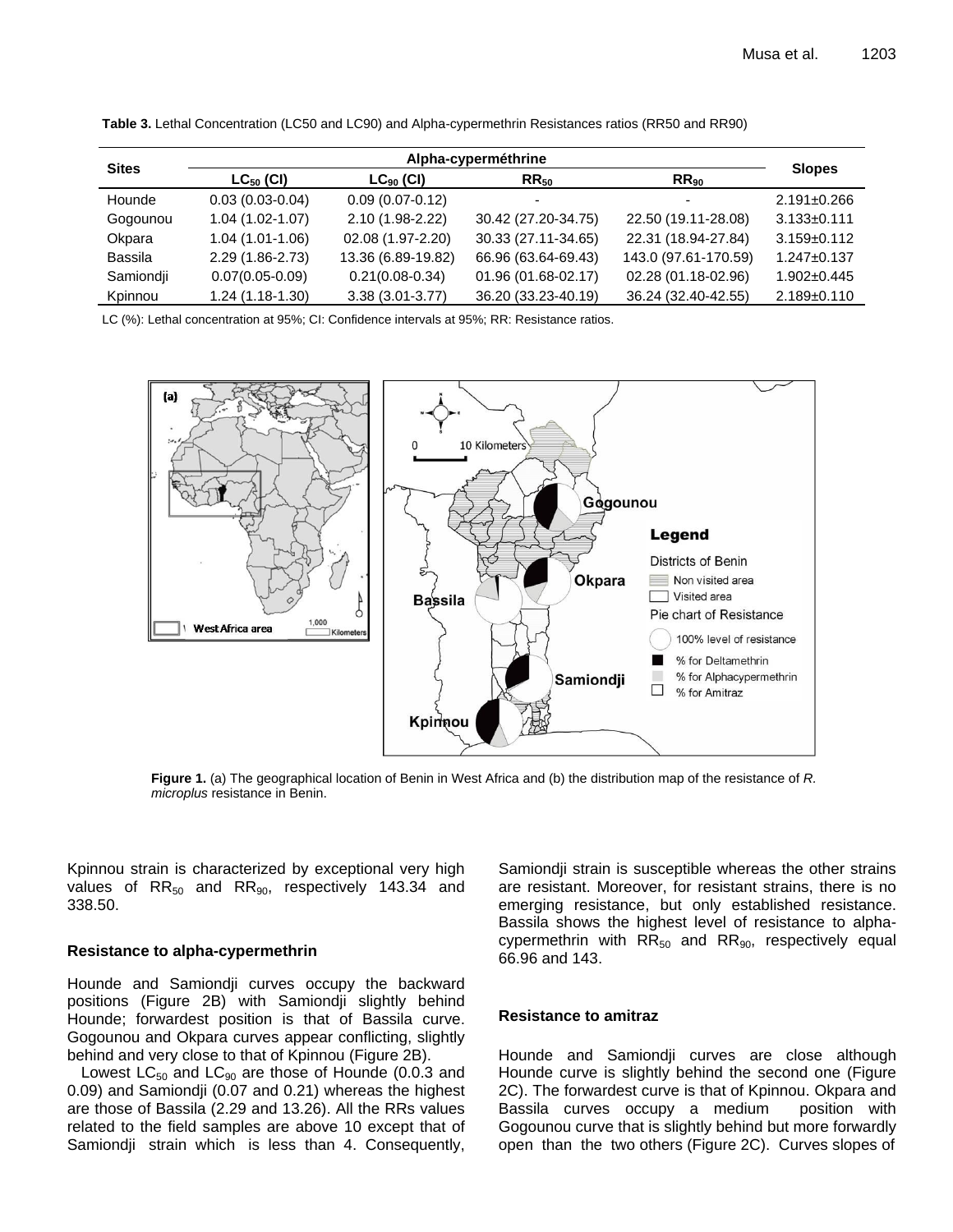

**Figure 2.** Dose-response curves of five Benin field populations in comparison to the susceptible reference strain of Houndé when tested with three acaricides (The gray dotted horizontal lines indicate 50 and 90 % mortalities)

field samples are among the highest of response curves; up to three or four times greater than that of reference strain.

The lowest values of LC are those of Hounde strain (0.02 and 0.04) and Samiondji sample (0.07 and 0.21) whereas the highest is that of Kpinnou (1.24 and 3.39).

All the RRs values related to the field samples are above 10 except that of Samiondji strain which is greater than 4 and less than 10. Consequently, Samiondji strain is moderately resistant to amitraz whereas the other strains are highly resistant to this acaracide. All the cases of resistance are established resistance; there is neither emerging resistance nor susceptibility. Kpinnou sample expresses the higher level of resistance with resistance ratio about 78.5 and 92.89, respectively for  $RR_{50}$  and

 $RR_{90}$  Bassila sample shows the second resistance ability with  $RR_{50}$  and  $RR_{90}$  values about 51.38 and 33.7.

Relatively to amitraz,  $RR_{50}$  and  $RR_{90}$  values are greater than 10.  $RR_{50}$  values are very high and comprehended between 4.25 (03.23 - 05.21) and 78.53 (77.16 - 79.82), whereas  $RR_{90}$  values vary between 05.84 (02.43 - 08.89) and 92.89 (87.82 - 97.37). Resistance to amitraz for all the samples was concluded. In details, apart from Samiondji strain that shows a moderate resistance, all the other field samples show high resistance to amitraz. The little succeptibility of Samiondji sample to amitraz appear in the graph through the proximity between Samiodji and Hounde curve. All the over curves are forwardly open from the two last (Figure 2C). Moreover, in general response, curves to Amitaz are more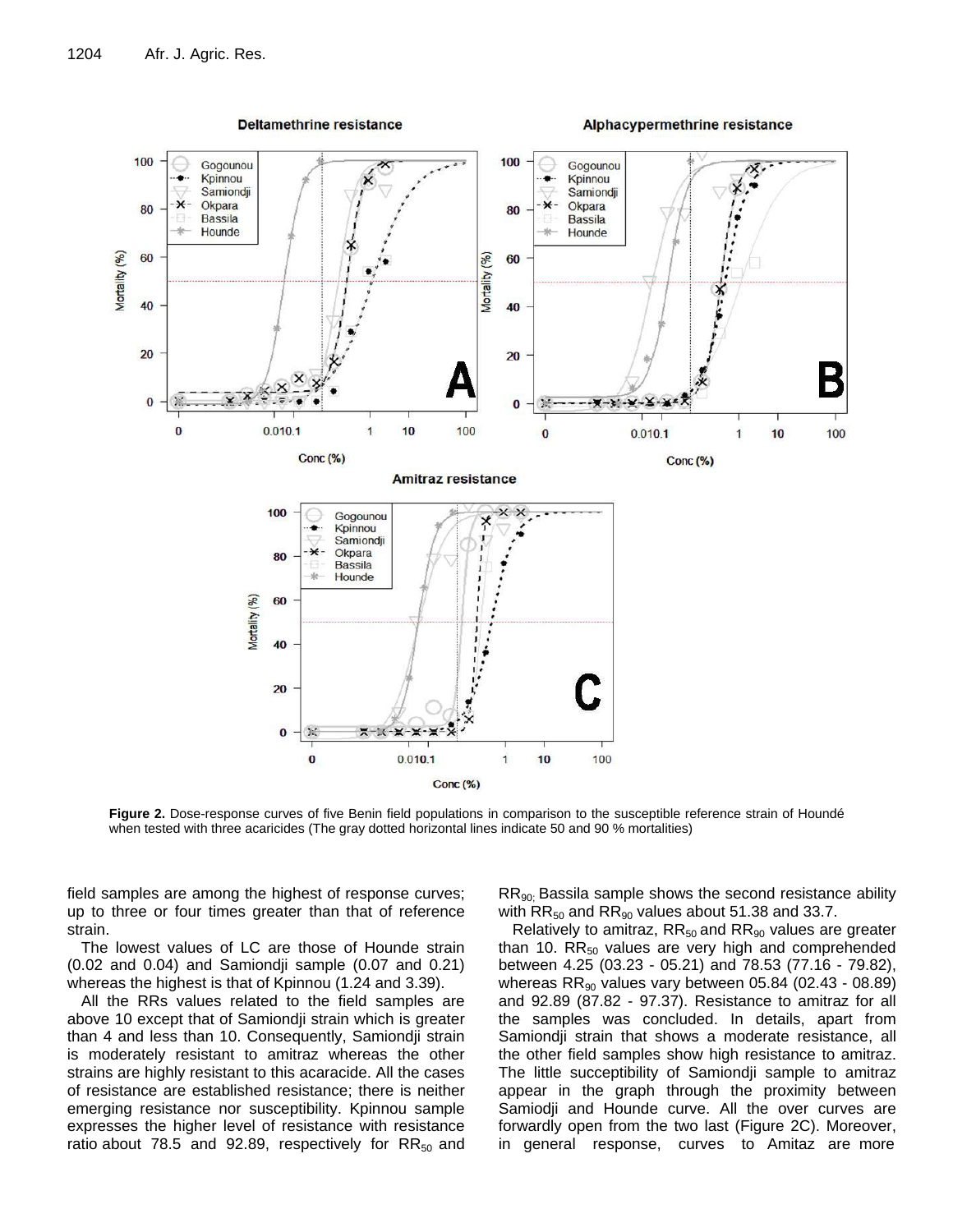| <b>Sites</b> | Amitraz           |                     |                     |                          |                   |
|--------------|-------------------|---------------------|---------------------|--------------------------|-------------------|
|              | $LC_{50}$ (CI)    | $LC_{90}$ (CI)      | $RR_{50}$           | $RR_{90}$                | <b>Slopes</b>     |
| Hounde       | $0.02(0.02-0.02)$ | $0.04(0.03-0.04)$   | -                   | $\overline{\phantom{0}}$ | $2.628 \pm 0.088$ |
| Gogounou     | $0.38(0.36-0.42)$ | $0.54(0.50-0.57)$   | 24.58 (23.60-25.49) | 14.77 (14.70-14.83)      | $6.724 \pm 0.847$ |
| Okpara       | $0.69(0.69-0.70)$ | $0.90(0.89-0.90)$   | 43.82 (42.54-45.19) | 24.57 (23.31-26.01)      | $8.524 \pm 0.055$ |
| Bassila      | $0.81(0.77-0.86)$ | $1.23(1.14-1.32)$   | 51.36 (50.26-52.38) | 33.70 (33.27-34.08)      | $5.297 \pm 0.538$ |
| Samiondji    | $0.07(0.05-0.09)$ | $0.21(0.08-0.34)$   | 04.25 (03.23-05.21) | 05.84 (02.43-08.89)      | $1.902 \pm 0.445$ |
| Kpinnou      | $1.24(1.18-1.30)$ | $3.39(3.01 - 3.77)$ | 78.53 (77.16-79.82) | 92.89 (87.82-97.37)      | $2.189 \pm 0.110$ |

**Table 4.** Lethal Concentration (LC<sub>50</sub> and LC<sub>90</sub>) and Amitraz Resistances ratios (RR<sub>50</sub> and RR<sub>90</sub>).

LC (%): Lethal concentration at 95%; CI: Confidence intervals at 95%; RR: Resistance ratios.

distinguishable one from the other comparatively to those of the other acaracides.

# **DISCUSSION**

# **Confirmed tick resistance to acaracide in Benin**

Results of study make find out resistance among most of the ticks field samples. Apart from the Samiondji sample, which is still susceptible to alpha-cypermethrin, all the other samples showed moderate resistance  $(4 < R_{50} < 10)$ to strong resistance ( $RR_{50} > 10$ ) to all three acaricides (Tables 2, 3 and 4). Similar cases of resistance have been reported by Andreotti (2007); especially, resistance to pyrethroids (SP), namely alpha-cypermethrin and cypermethrin of several samples of *R. microplus* collected from farms in the state of Matto Grosso do soul Brazil. Following recent results obtained by Lovis et al. (2013), the resistance (moderate or high) to deltamethrin and alpha-cypermethrin of Gogounou, Okpara, Bassila and Kpinnou sample and also resistance to deltamethrine of Samiondji strain can be considered as fully established. Since their  $RR_{50}$  and  $RR_{90}$  follow the same trend (in comparison with the cut off values that are 4 and 10). Therefore, no emerging resistance is noticeable; indeed, emerging resistance is admitted when  $RR_{90}$  and  $RR_{50}$  are respectively higher and lower than 4 with the slope of the field population small than that of the reference as published by FAO (2004) cited by Lovis et al. (2013).

Similar results, related to established resistance has been found for the *R. microplus* strains ST27, ST26, ST25, ST22 in Argentina and other strains in South Africa and also Australia with Fluomethrin and Cypermethrin which are synthetic pyrethroids (Lovis et al., 2013). Miller et al. (2003) also mentioned resistance to pyrethroids of a strain from Texas.

Overall, some countries concerned with systematic treatments based on pyrethroids and where resistance studies has been performed encountered resistance to pyrethroids (Leite, 1988; Laranja et al., 1989; Rodriguez-Vivas et al., 2006; Rodriguez-Vivas et al., 2007; Chevillon et al., 2007; Kearney, 2011). Considering the levels of

resistance, examples of deltamethrin resistance are reported in New-Caledonia (Chevillon, 2007) with RRs values smaller than 30; these levels of resistance are lower than those of Samiondji and Gogounou and especially at least five times lower and up to ten times lower than that of Kpinnou  $RR_{50}=143.34$  and  $RR_{90}=338.5$ ). It leads to the conclusion that levels of resistance in Benin reach high levels compared with that of the main countries where resistance studies has been performed.

# **Gogounou and Okpara host the most homogeneous samples**

Although Gogounou sample expresses high level resistance to all acaricides; the slopes of dose responsive curves of Gogounou sample are steeper than that of reference; this is an indicator of either a certain high susceptibility of Gogounou sample or a very significant dose-mortality relationship. In fact, small slope make it difficult to discriminate between susceptible and resistant individuals (Miller et al., 2002). An extreme low slope should be the sign of a clearly resistant sample which consist of homogeneous resistant individuals. At the opposite, the steeper the slope is, the higher the response from the sample is; that is a significant and noticeable increment in tick mortality according to increasing doses. An extreme high slope should be the sign of a clearly susceptible sample which consist of homogeneous susceptible individuals. Since  $LC_{50}$  and  $LC_{90}$  related to Gogounou are higher than that of the reference and on the bases of RRs values, Gogounou sample which is concerned with an established resistance to the three acaricides, might consist of resistant individuals that should be less resistant and more homogeneous than other field samples, with regard to the resistance ability. Indeed, an opposite situation is that of Lovis et al. (2013) who find out emerging resistance to flumethrin associated with an heterogeneous population, on the base of smaller slope with RR90 greater than RR50. Okpara appears to be the second point of homogenous sample.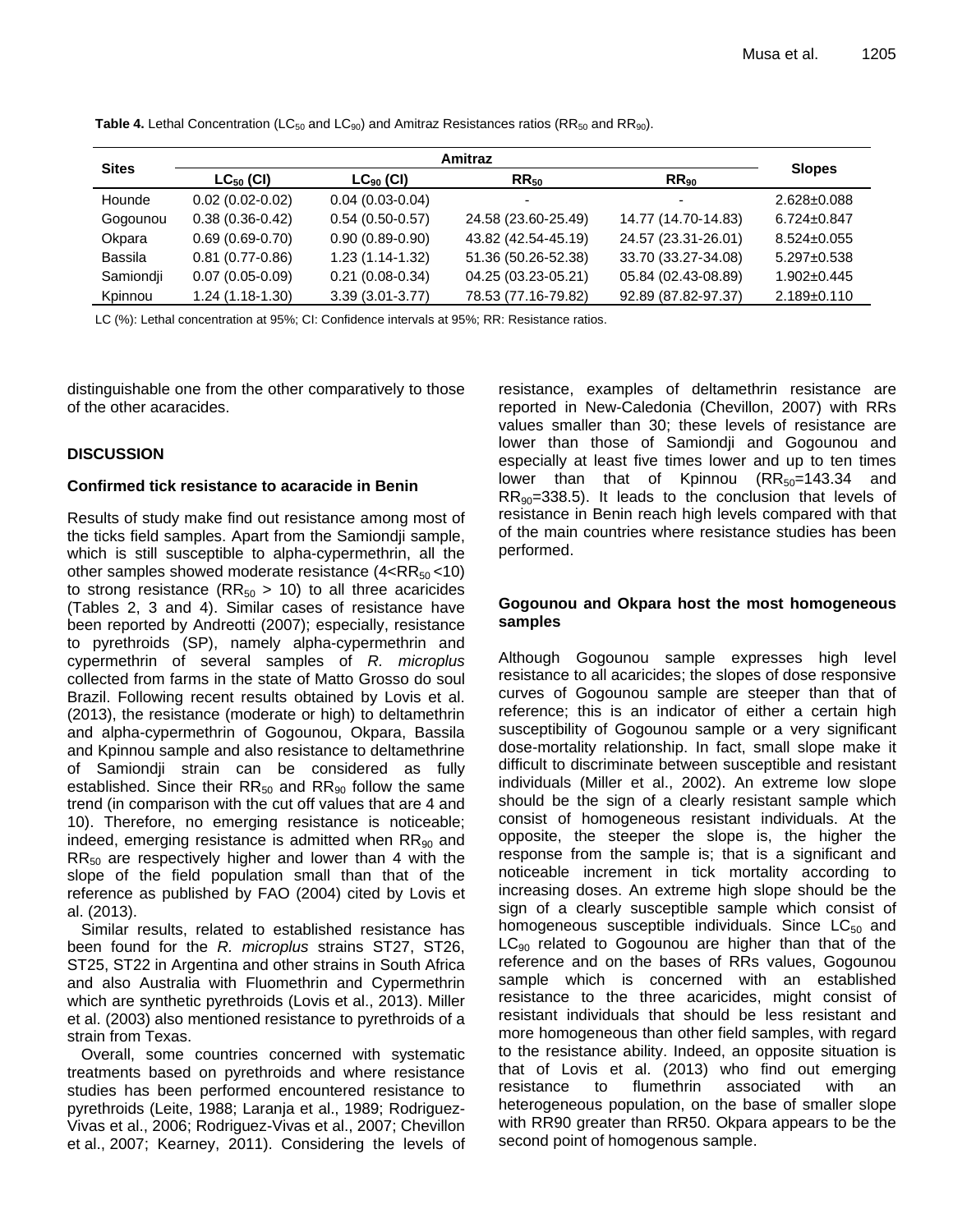# **Kpinnou and Bassila respectively as first dissemination point and abundance point of ticks host most resistant tick samples**

Moreover, the gap between the resistance levels in Kpinnou and those of the other sites in Benin might be interpreted as an increase of resistance since Kpinnou is the first introduction point in Benin (Madder et al., 2012). Increase of resistance level for Kpinnou sample is particularly spectacular since *R. microplus* control in Kpinnou is at least fourteen years recent than that of New-Caledonia (Chevillon et al., 2007).

Bassila that is recognized as a point of abundance of ticks in Benin (De Clercq et al., 2013; De Clercq et al., 2012), appears to be the second point of relatively high level of resistance behind Kpinnou. This point of abundance of ticks is a grouping point of transhumance. However, it is curious how this grouping point of transhumance show no emerging resistance and instead, an evenly established high level of resistance to deltamethrin and alpha-cypermethrin. Therefore, Bassila sample does not show large phenotypic diversity to deltamethrin and alpha-cypermethrin. The situation should be caused by a rapid regeneration and high number of reproductive cycles of this parasite under favourable environment conditions or continuous deltamethrin and alpha-cypermethrin tick control actions by farmers. This explanation might be the same for the high level resistance of Kpinnou strain relatively to Pyrethroids and it is likely that long time exposure to the related acaricide since the first introduction is of importance. At this step, it raised the necessity of assessing the mechanism of resistance to well understand the comparative evolution of Bassila and Kpinnou samples respectively as transhumance grouping point and first introduction or dissemination point. Many studies used synergists (Chevillon et al., 2007) to master the mechanism, further related experiments should be achieve for Benin sample. Comparatively to New caledonian resistant strain, the samples that shows punctual relatively high level of resistance like Gogounou sample which expressed resistance to delthamethrin and alpha-cypermethrin and Okpara sample that expressed resistance to alpha-cypermethrin, look more resistant. This resistance of Benin samples might not be explained by long time exposure but mainly as consequences of misuses of acaracides (Achukwi et al., 2001). In fact, the repeated use of the same acaricide by farmers in a given area eventually led to serious problems; resistance ticks to some of these acaricides has been reported (Musonge and Tanya, 1987); moreover, it improves fast selection of resistance monotropic and monophasic short-cycle species that are much more likely to develop resistance mechanisms. Indeed, several authors have reported that when generations succeed rapidly for a given species of parasite, the selection of resistant subpopulations is easy; particularly evident in cattle tick *R. microplus* whose

parasitic phase on the host is twenty-one days (Barré and Uilenberg, 2010; Guerrero et al., 2012).

# **Samiondji host most susceptible samples**

Taking into account the susceptibility of Samiondji sample to alpha-cypermethrin and the moderate resistance of the sample to amitraz, Samiondji sample shows the lower resistance ability. The susceptibility of Samiondji sample is also confirmed by the highest slope of deltamethrin dose responsive curve behind the reference strain. However, the change in level of resistance of Samiondji sample according to the acaricide express variation in the mechanisms of tick resistance in one hand and also in the acaricide mode of action in the second hand. This issue is particularly interesting if they take into account the change in level of resistance of Samiondji according to the two different pyrethrenoids (alpha-cypermetgrin and deltamethrin). Assessing this particular change in the mechanism of resistance or susceptibility to the two pyrethrenoids will help understand the base of mechanisms.

# **Particular trend of amitraz dose-response relationship**

Since the slope of amitraz dose-responsive curves are among the highest of all the dose-responsive curves, it can be conclude that the amitraz dose responsive relationship is particularly significant with LPT. Samiondji, Bassila, and Okpara samples express the same trend than that of the results obtained by Lovis et al. (2013) with LPT. Opposite trend to those results have been found with amitraz by Kemp et al. (1998) and reported by Mendes et al. (2013). In fact, these related authors point out the lower efficiency of LPT test with Anitraz in comparison with organophosphat, pyrethroid and chlorinated hydrocarbon. Therefore, Samiondji, Bassila and Okpara samples show some specificity in comparison with the strains mentioned by Kemp et al. (1998), Miller et al. (2002) and Mendes et al. (2013). Another particularity is the lower size of  $RR_{90}$  confidence interval in comparison with  $RR_{50}$  confidence interval for the three samples of Benin. Again, this trend is the same than the results reported by Lovis et al. (2013). In fact Lovis et al. (2013) agues inadequacy of  $RR_{90}$  to identify amitraz resistance with LTT test. All in one, the differences observed with amitraz should be object of more investigation; especially to access effect of strain and acaricide interactions on dose responsive curves and also on the efficiency of amitraz resistance assessment with the different tests.

# **Conclusion**

The results showed that most of the ticks populations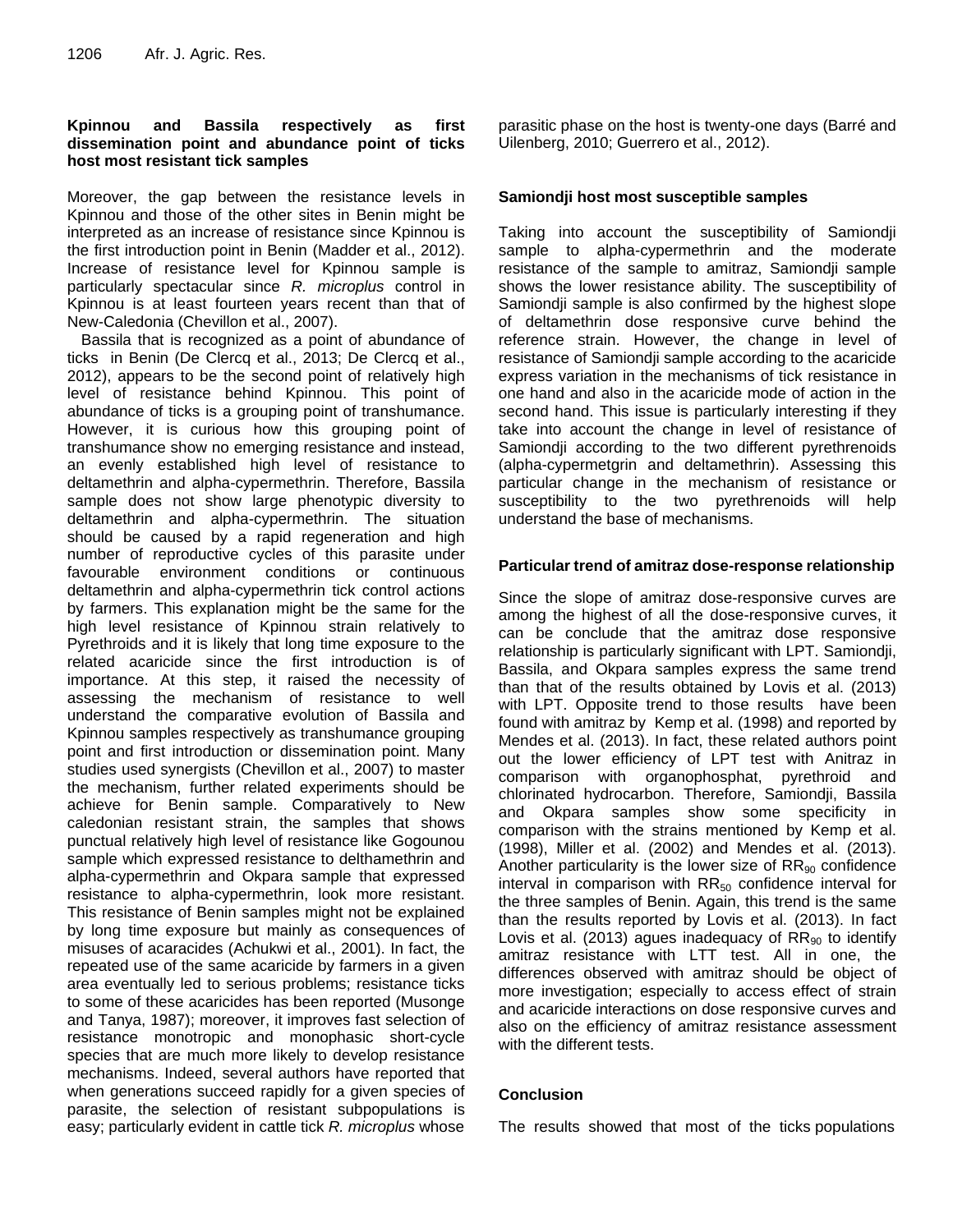collected were resistant to alpha-cypermethrin, deltamethrin and amitraz, apart from the sample of Samiondji which is susceptible to alpha-cypermethrin. However, the level of resistance vary according to the sample and the accaricide in such a way that the real challenge remains to get more knowledge about the history and process of the resistance, particularly through deeper comparisons between Bassila and Kpinnou strains. Also, the particular sensitivity of dose response relationship demand more exploration.

All in one, in order to solve resistance phenomenon, there is a great need to consider other alternatives for an efficient and safe control of ticks especially for *R. microplus* currently invading the West African sub-region and Benin. Some molecules of plant extracts have been shown to be effective organs on *R. microplus* and should be further tested. Also, molecules of the latest generation with growth regulators like fluazuron or Spinosyns (spinosad) are little known in the West African sub-region and against which *R. microplus* have not yet developed resistance should receive the same attention.

# **Conflict of Interests**

The authors have not declared any conflict of interests.

## **ACKNOWLEDGEMENTS**

The authors would like to thank CIRDES (International Center of Reseach-Development on Breeding in Subhumid Zone), EPAC/UAC (Polytechnic School of<br>Abomey-Calavi University) and the WECATIC Abomey-Calavi University) and the WECATIC (Assessment of emerging livestock ticks and tick-borne disease threats and integrated control strategies in West and Central Africa) Project for the financial support of this research as part of a Ph.D program offered, Nestor Ahomadegbe, herdsman at the state farm in Kpinnou is thanked for their assistance during the ticks collect work.

#### **REFERENCES**

- Achukwi MD, Tanya VN, Messine O, Njongmeta LM (2001). Etude comparative de l'infestation des bovins Namchi (Bos taurus) et Goudali de Ngaoundéré (Bos indicus) par la tique adulte Amblyomma variegatum= Comparative study of the infestation of Namchi (Bos taurus) and Ngaoundere Gudali (Bos indicus) cattle by Amblyomma variegatum adult ticks= Estudio comparativo de la infestacion de bovinos Namchi Bos taurus) y Gudali de Ngaoundere (Bos indicus) mediante la garrapata adulta Amblyomma variegatum. Rev. Elev. Med. Vet. Pays Trop. 54(1).
- Adakal H, Biguezoton A, Zoungrana S, Courtin F, De Clercq EM, Madder M (2013a). Alarming spread of the Asian cattle tick *Rhipicephalus microplus* in West Africa--another three countries are affected: Burkina Faso, Mali and Togo. Exp. Appl. Acarol. 61(3):383.
- Adakal H, Stachurski F, Chevillon C (2013b). Tick control practices in Burkina Faso and acaricide resistance survey in *Rhipicephalus (Boophilus) geigyi* (Acari: Ixodidae). Exp. Appl. Acarol. 59:483-491.
- Aguirre DH, Vinabal AE, Salatin AO, Cafrune MM, Volpogni MM, Mangold AJ, Guglielmone AA (2000). Susceptibility to two pyrethroids

in *Boophilus microplus* (Acari: *Ixodidae*) populations of northwest Argentina: Preliminary results. Vet. Parasitol. 88(3):329-334.

- Andreotti R (2007). A synthetic BmTI n-terminal fragment as antigen in bovine immunoprotection against the tick *Boophilus microplus* in a pen trial. Exp. Parasitol. 116(1):66-70.
- Andrew Yl, Davey BR, Miller J, George J (2004). Detection and Characterization of Amitraz Resistance in the Southern Cattle Tick, *Boophilus microplus* (Acari: *Ixodidae*). J. Med. Entomol. 41:193-200.
- Barré N, Uilenberg G (2010). Propagation de parasites transportés avec leurs hôtes: Cas exemplaires de deux espèces de tiques du bétail. Rev. Sci. Technol. Off Int. Epiz 29:135-147.
- Benavides E, Rodriguez JL, Romero A (2000). Isolation and partial characterization of the Montecitos strain of *Boophilus microplus* (Canestrini, 1877) multiresistant to different acaricides. Ann. N. Y. Acad. Sci. 916(1):668-671.
- Bianchin I, Catto JB, Kichel AN, Torres RAA, Honer MR (2007). The effect of the control of endo- and ectoparasites on weight gains in crossbred cattle (Bos taurus Taurus  $x$  Bos taurus indicus) in the central region of Brazil. Trop. Anim. Health Prod. 39:287-296.
- Caracostantógolo J, Muñoz CME, Eddi C, Ambrústolo RR, Bulman GM, Marangunich L (1996). Primera determinación en la República Argentina de una población de *Boophilus microplus* (Can.) resistente al piretroide sintético alfacipermetrina caracterizada mediante pruebas preliminares. Vet. Arg. 13:575-582.
- Chevillon C, Ducornez S, Meeu T, Brou BK, Gai H, Delathiere JM, Barre B (2007). Accumulation of acaricide resistance mechanisms in *Rhipicephalus* (*Boophilus*) *microplus* (Acari: Ixodidae) populations from New Caledonia Island. 26. Vet. Parasitol. 147:276-288.
- Cutullé C, Lovis L, d'Agostino BI, Balbiani GG, Morici G, Citrioni D, Reggi J, Caracostantógolo JL (2012). *In vitro* diagnosis of the first case of amitraz resistance in *Rhipicephalus microplus* in Santo Tomé (Corrientes). In Santo Tomé (Corrientes), Argentina. Vet. Parasitol. 192(1):296-300.
- De Clercq EM, Estrada-Peña A, Adehan S, Madder M, Vanwambeke SO (2013). An update on distribution models for *Rhipicephalus microplus* in West Africa. Geospat. Health 8(1):301-308.
- De Clercq EM, Vanwambeke SO, Sungirai M, Adehan S, Lokossou R, Madder M (2012). Geographic distribution of the invasive cattle tick *Rhipicephalus microplus*, a country-wide survey in Benin 15. Exp. Appl. Acarol. 58:441-452.
- Ducornez S, Barre N, Miller R, De Garine-Wichatitsky M (2005). Diagnosis of amitraz resistance in *Boophilus microplus* in New Caledonia with the modified Larval Packet Test. Vet. Parasitol. 130:285-292.
- FAO (2004). Resistance management and integrated parasite control in ruminants: guidelines. Module 1. Ticks: Acaricide Resistance: Diagnosis, Management and Prevention. FAO, Rome, Italy pp. 25– 77.
- FAO (1984).Ticks and tick-borne disease control. A practical field manual. Vol. I. FAO Rome pp. 247–248.
- Farougou S, Kpodekon M, Tassou AW (2007). Abondance saisonnière des tiques parasites des bovins dans la zone soudanienne du Bénin: cas des départements du Borgou et de l'Alibori. Rev. Afr. Santé Prod. Anim. 5:61-67.
- Furlong J (1999). Diagnosis of the susceptibility of the cattle tick, *Boophilus microplus*, to acaricides in Minas Gerais State, Brazil. In: IV Seminario internacional de parasitologia animal-Control de la resistancia en garrapatas y moscas de importancia veterinaria y enfermededades que transmiten, Puerto Vallarta, Jal. Mexico. pp. 45- 57.
- Guerrero FD, Lovis L, Martins JR (2012). Acaricide Resistance Mechanisms in *Rhipicephalus microplus*. Rev. Bras. Parasitol. 21:1- 6.
- Jongejan F, Uilenberg G (2004). The global importance of ticks. Parasitology 129:3-14.
- Jonsson NN, Hope M (2007). Progress in the epidemiology and diagnosis of amitraz resistance in the cattle tick *Boophilus microplus*. Vet. Parasitol. 146(3):193-198.
- Kaljouw M (2008). Resistance to acaricides of Boophilus ticks from cattle in Ghana. Utrecht University, Netherlands.
- Kearney (2011). Acaricide resistance in cattle ticks. In: Northern Territory Government. pp. 1-4.